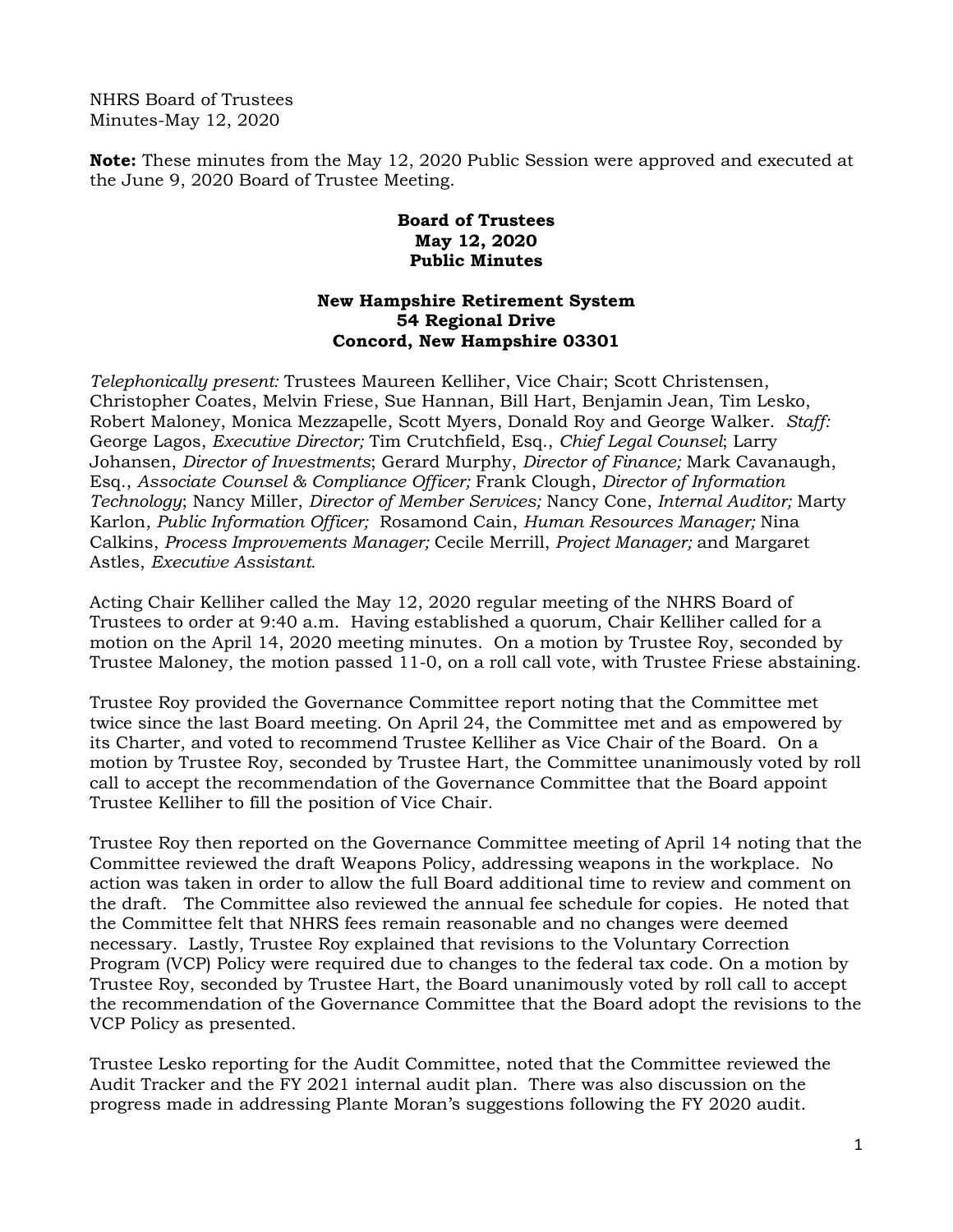Trustee Lesko stated that the Committee would be meeting with Plante Moran in June to discuss preparation for the FY 2021 financial audit.

Vice Chair Kelliher gave a recap of the Independent Investment Committee's (IIC) meeting of April 24, 2020, noting that the work plan was approved for the first quarter of FY 2021. Next, the IIC voted unanimously to recommend the issuance of the Investment Consultant RFP, as presented, to the Board. The IIC then voted unanimously to extend the investment relationship with emerging markets equity manager Neuberger Berman through April 30, 2022. The IIC heard a presentation from private debt manager Comvest Credit Partners and unanimously agreed to commit \$50 million to Comvest Credit Partners V (unlevered), subject to contract and legal review. The IIC heard presentations from LSV Asset Management regarding the active U.S. Large-Cap Equity portfolio and the Non-U.S. Core Equity Fund managed on behalf of NHRS as part of the two-year contract renewal process. Then, following discussion, the IIC voted unanimously to recommend an assumed rate of return of 6.5% to the full Board.

Director of Investments Larry Johansen began by reporting on performance through March 31, 2020, and the effect that COVID-19 is having on the portfolio, cash flow, and asset allocation. For the 3-months ending March 31st, the portfolio was down 12.1%, 1 year was down 4.2%, 3 years was up  $3.4\%$ , 5 years was up 4.2%, and 10 years was up 7.0%. Mr. Johansen explained that Investments failed to achieve the KPM this month due to the performance for the 3 and 5 year periods as NHRS was under the benchmark for domestic equity. Mr. Johansen noted that there is some good news, in that performance relative to other public pension plans for the 1 and 3 year periods, NHRS is in the top quartile, for 5 and 10 year periods NHRS is in the top decile, and for the last 25 years, NHRS is in the top quintile.

Mr. Johansen explained that with respect to cash flow and asset allocation, the IIC recognized that Non U.S. Equity is slightly below the low end of the allocation range, primarily due to the strength of the dollar, noting that he is expecting that the situation will self-correct if the dollar weakens and the emerging markets and/or Non-U.S. markets come back from their lows. He noted that more importantly, the IIC spent considerable time discussing cash flow in support of monthly annuity and benefit payments. He added that Finance is closely monitoring the receipt of employer contributions coming into NHRS and keeping the investment operation apprised on a regular basis. So far, revenues are coming in as expected. Mr. Johansen noted that everything is in good order and NHRS has cash on hand to meet expenses over the next 90 days. At the upcoming May IIC meeting, two Non-U.S. managers are expected to present for a 2-year contract renewal process. In June, the IIC will have the annual review of the real estate portfolio and will set the real estate plan for FY 2021. In addition, the IIC will have the 6-month review of the private equity private debt portfolio, making any mid-course corrections, if needed.

Mr. Johansen then reported on the Investment Consultant RFP, noting that the contract with NEPC is scheduled to expire on December 31, 2020, with no further extensions. While the IIC has been satisfied with the service provided by NEPC, to be consistent with good governance, it is time to issue an RFP for consulting services. After the IIC reviewed the draft RFP at its April 24 meeting, it voted unanimously to recommend to the Board that it vote to approve the RFP at today's meeting. On a motion by Trustee Roy, seconded by Trustee Lesko, the Board voted unanimously by roll call, to accept the recommendation of the IIC to approve the investment consultant RFP, as presented.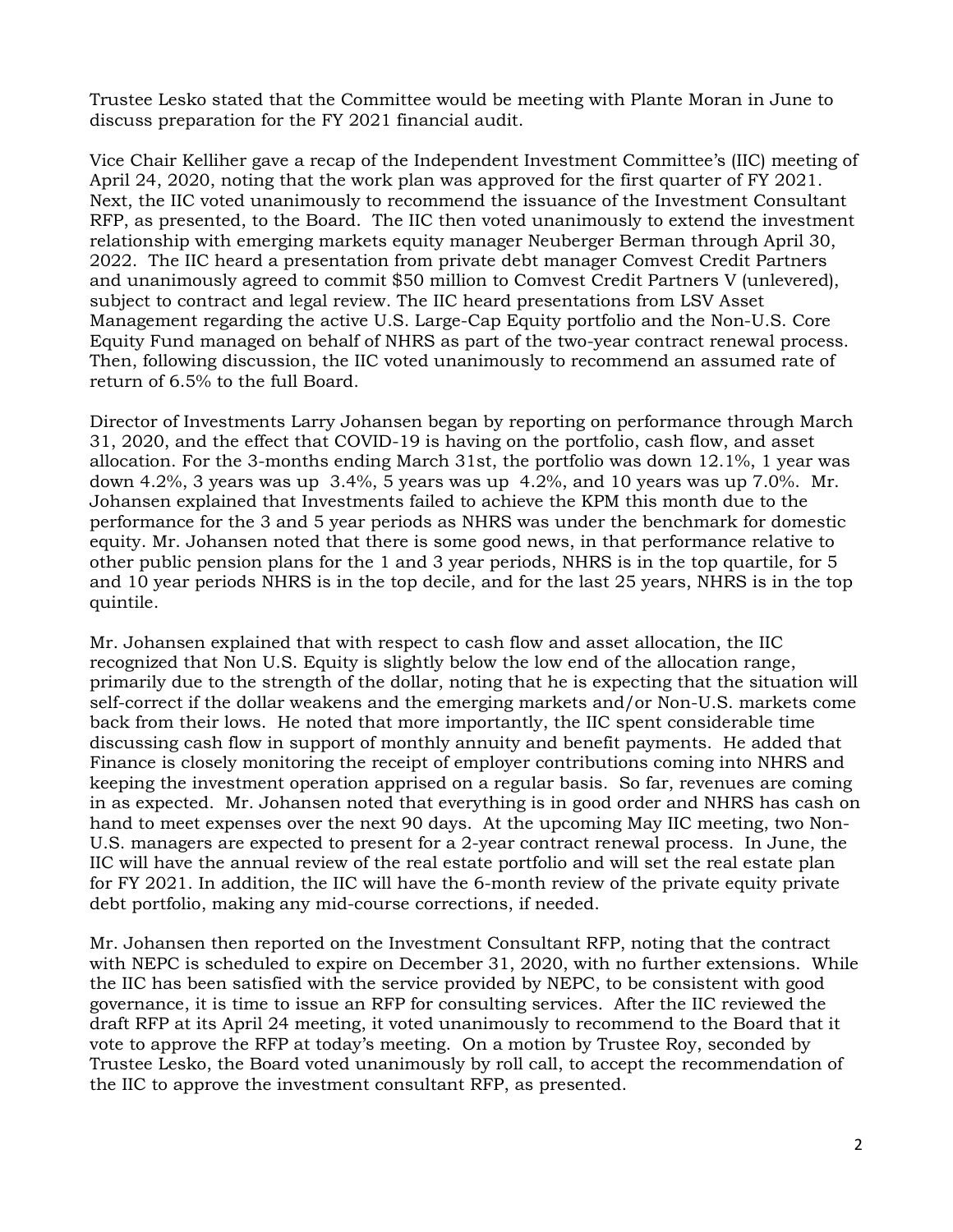Vice Chair Kelliher added that the IIC wanted the Board to be aware that it has discussed the assumed rate of return and the effect of COVID-19 at length. She noted that the March 31 flash report numbers are sobering, which does not bode well for market returns. Also concerning, is the fact that the U.S government, as well as others globally, are issuing debt to offset the devastation from the pandemic.

Trustee Myers presented the Legislative Committee report, noting that the Legislature has had limited activity due to the COVID-19 pandemic. He reported that the House Municipal and County Government Committee met last week and the House Ways and Means Committee is meeting today. No activity has been scheduled in the Senate to date.

Trustee Walker reported that the Benefits Committee met on May 6 to review a request from the Department of Corrections (DOC) to reclassify four additional positions from Group I to Group II. Staff verified that the four additional positions met Group II requirements and the Committee voted unanimously to recommend to the full Board that it approve the request. On a motion by Trustee Hart, seconded by Trustee Walker, the Board voted unanimously by roll call to approve the prospective reclassification of the four DOC positions recently provided to NHRS pursuant to HB 116, effective upon receipt of the necessary enrollment forms from the DOC. *Abstention:* Trustee Jean

Trustee Hart reported that the PPCC did not meet in April. He noted that there have been no new developments regarding the CBA contract negotiations. The PPCC anticipates having a meeting on Non-Collective Bargaining Unit compensation and responses to the COVID-19 situation sometime before the June Board meeting.

Mr. Lagos introduced David Kausch of GRS, NHRS' actuarial firm, who presented the GRS Experience Study to the Board in preparation for the June 9, 2020 Board meeting discussion and action on the Experience Study, demographic and economic assumptions, and the assumed rate of return. Mr. Kausch noted that GRS recommends lowering the assumed rate of return from 7.25% and has indicated that a number between 6.0% and 7.0% would be considered reasonable. He also expressed his preference that the return be set at 6.75% or less. Mr. Kausch noted that the recent trend across public pension plans is to reduce the rate of return and the current average is less than 7.5% and declining. The presentation included various scenarios demonstrating the employer contribution rate impact resulting from both demographic and economic assumptions. In addition to the pension analysis provided, Mr. Kausch put forth a recommendation to increase the margin for medical subsidy contributions from 20% to 50%, on the premise that due to the time lag between the setting of rates and their effective dates, the pay-as-you go funding mechanism can result in an insufficient cushion to assure the payment of these benefits.

Mr. Lagos noted that Mr. Kausch and representatives from NEPC would be attending the June 9 meeting as well, to answer any Board questions relating to capital market forecasts or the Experience Study.

Vice Chair Kelliher called for a five-minute recess.

Mr. Lagos gave his operating report noting that KPMs fell below the benchmark to 90.48% this month, due to a couple of one-time events. He expressed his confidence that the standard would be achieved for the month of May. He then turned the Board's attention to the Member Satisfaction Dashboard for the 3rd Quarter FY 2020, noting that overall performance remains strong, with telephone and email satisfaction levels running behind targets. These are issues which will be addressed by the contact center project.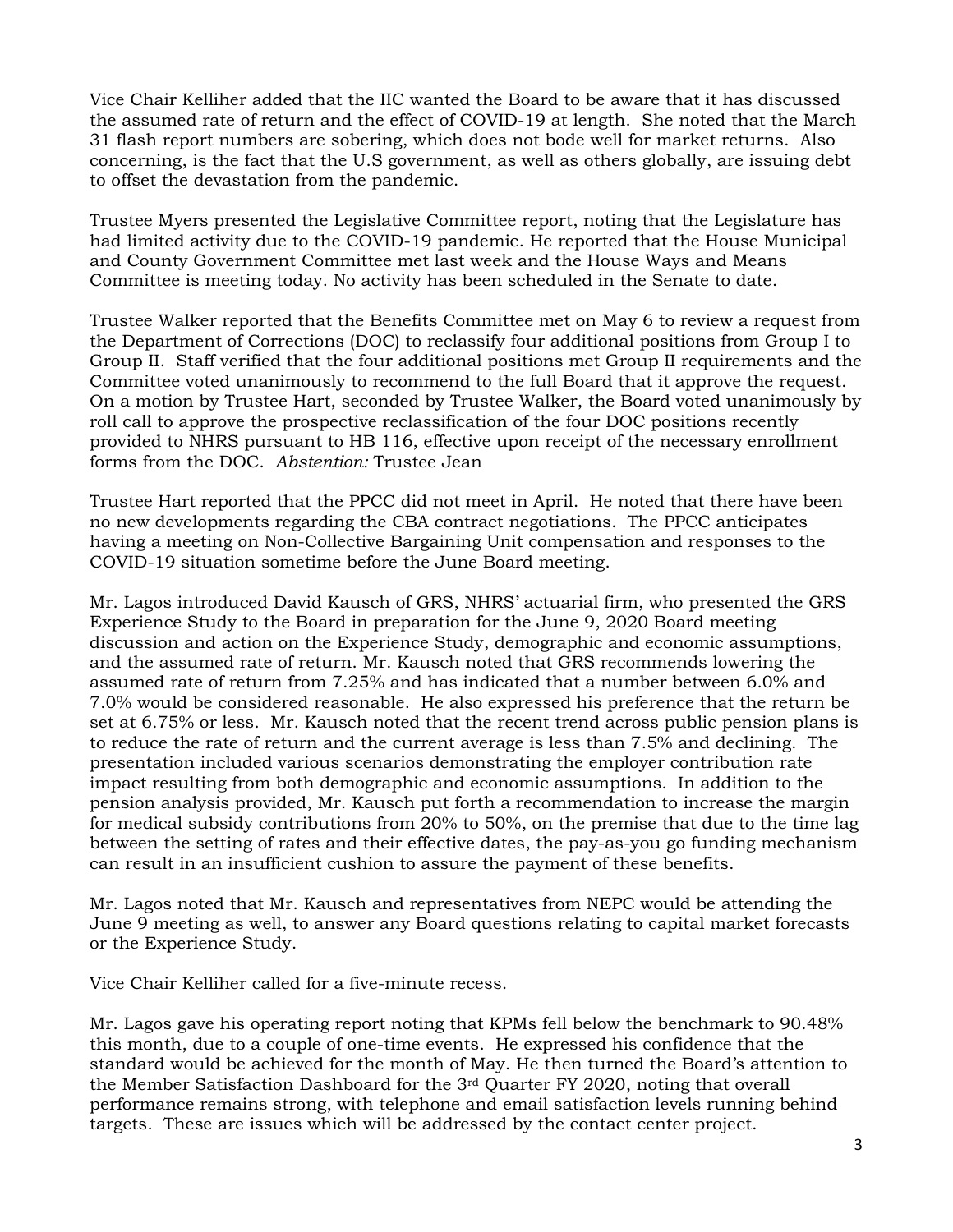Mr. Lagos then asked Mr. Johansen to address the approval request for renewal of the contract with ISS for investment litigation management services. Mr. Johansen added that our custodian BNY Mellon handles the overwhelming majority of investment-related class action litigation on behalf of NHRS while ISS handles international cases and certain domestic cases outside the scope of BNY Mellon's responsibilities. On a motion by Trustee Hart, seconded by Trustee Walker, the Board voted unanimously by roll call to accept the Executive Director's recommendation that the Board approve the procurement of the ISS contract renewal as presented in the Board materials, subject to contract and legal review as presented.

Project Manager Cecile Merrill presented the PGV3 Status Report, noting 21% completion on the project and 38% completion on Deliverable 2-Employer Reporting. Staff continues actively addressing data conversion issues as they arise. Although LRS is working remotely, the project remains on schedule with testing for Deliverable 2 slated for August.

Chief Legal Counsel Crutchfield reported that the Petitioner's brief in the A. Scott restoration-to-service appeal at the NH Supreme Court was filed on May 8, following a second filing extension, with the NHRS reply due June. 9. He also reported that the Employer Audit staff is preparing for the annual GASB audits.

Finance Director Gerard Murphy began his report by noting that the net position balance as of the end of March 2020 was \$8.4 billion as compared to the end of March 2019 of \$8.9 billion, and \$9.2 billion as of the end of June 2019. Cash flows are in line with expectations and Finance has not seen any COVID-19 related impacts to employer contribution payments to date. The budget vs. actual comparison confirms that expenses remain under budget and most of the timing variances noted at previous meetings have been resolved.

Mr. Murphy noted that Finance continues to reach out to employers regarding their responses to a survey sent to gather information needed regarding the PGV3 project. He then addressed Finance's KPMs that were not met this month, noting that the widespread remote working arrangements with both NHRS and employers contributed to the negative results. He noted that Finance made some operational changes and he expects that the KPMs will be back on track moving forward.

Mr. Lagos gave an overview of the Fiscal 2021 Preliminary Trust Fund Budget, noting that NHRS has two budgets: a statutory administrative budget, which is filed with the state on a biannual basis, and an annual Trust Fund Budget, which shows overall spending and includes the statutory administrative budget. Mr. Lagos noted the \$3.5 million reduction in the total Trust Fund budget, and then went on to review the Budget without consideration of investment management expenses and those associated with the PGV3 project, resulting in a net Trust Fund Budget of \$13.4 million for FY 2021 as compared to \$13.0 million for FY 2020; a 2.7% overall increase. This increase is largely attributable to staff compensation and benefits as well as actuarial costs associated with the GRS actuarial experience study currently underway. Mr. Lagos then reviewed the NHRS budget history over the past seven years, noting that administrative expense had only increased by \$400K over that time period. Mr. Lagos noted that staff is mindful of the Trustees' fiduciary duty to expend only those funds that are reasonably necessary to administer the system.

Mr. Murphy noted that Finance has a robust internal budgeting and expense management process involving all of the Executive Director's direct reports creating the budget, and